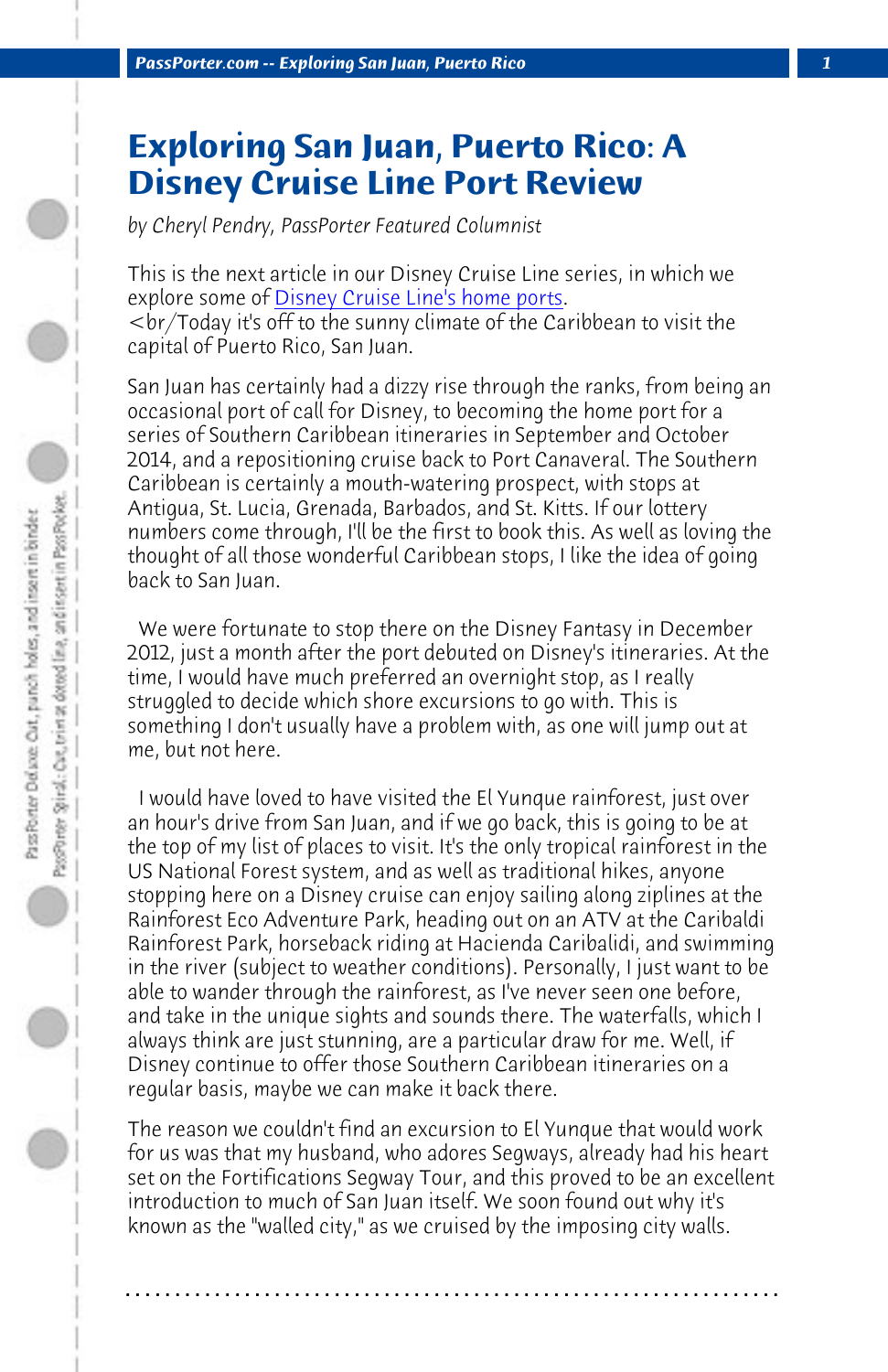The Old Town of San Juan is partially encased within the city walls, and it's packed with historic buildings, many of which were once home to the officers who worked at the two castillos (fortresses). Step in here, and you feel as if you're stepping back in history, as you walk along the cobblestone streets built so many years ago. It's therefore no surprise to learn that this is on the US National Register of Historic Sites, and is also a UNESCO World Heritage Site.

 One of my fondest memories is of the Paseo de la Princesa, which runs along the waterfront. From this grand avenue you can admire the view out to sea and the mountains beyond, the beautiful fountain close at hand, and the Colonial buildings towering above you. Here, as elsewhere in the city, I felt as if I was back in mainland Spain, such is the Spanish influence.

 For me, the two main attractions in Puerto Rico were the two castillos. We took a walking tour of the first, Castillo San Cristobal, which is right in the center of the city. We learned a huge amount about San Juan's history and how this fortress helped to thwart British invasions. A lot of the castillo's role was due to Puerto Rico's location. Originally part of the Spanish Empire, San Juan was used by both merchant and military ships as both their first and final port of call in the Caribbean, a place of strategic importance. No wonder the various attacks upon the city! As we headed to the top of the castillo, we could understand how it helped to repel those attacks, as it's in a commanding position above San Juan.

 The second castillo, Castillo San Felipe del Morro, is a little further out from the city, and is a more impressive sight at first glance, with an expanse of greenery in front of it, making it look almost like a palace at the end of the avenue. As soon as you enter, you understand why it is located here, with views across San Juan's imposing harbor. Today, that means when you sail out on your Disney cruise, you'll get a great view of this place.

 One other attraction that we sadly weren't able to enjoy in San Juan during our all-too-short visit there was the Barcardi Distillery, otherwise known as the Casa Barcardi Visitor Center. We had friends on our cruise who took a shore excursion that included this, and they really enjoyed learning more about the history of rum and the production process. Sadly, they were too young to enjoy the samples that are on offer at the end of the tour.

 Like all the other Disney Cruise Line ports, a mere day was barely enough to scratch the surface of this glorious city, and our port-of-call visit certainly left me wanting more. That's a key advantage of it now

**. . . . . . . . . . . . . . . . . . . . . . . . . . . . . . . . . . . . . . . . . . . . . . . . . . . . . . . . . . . . . . . . . .**